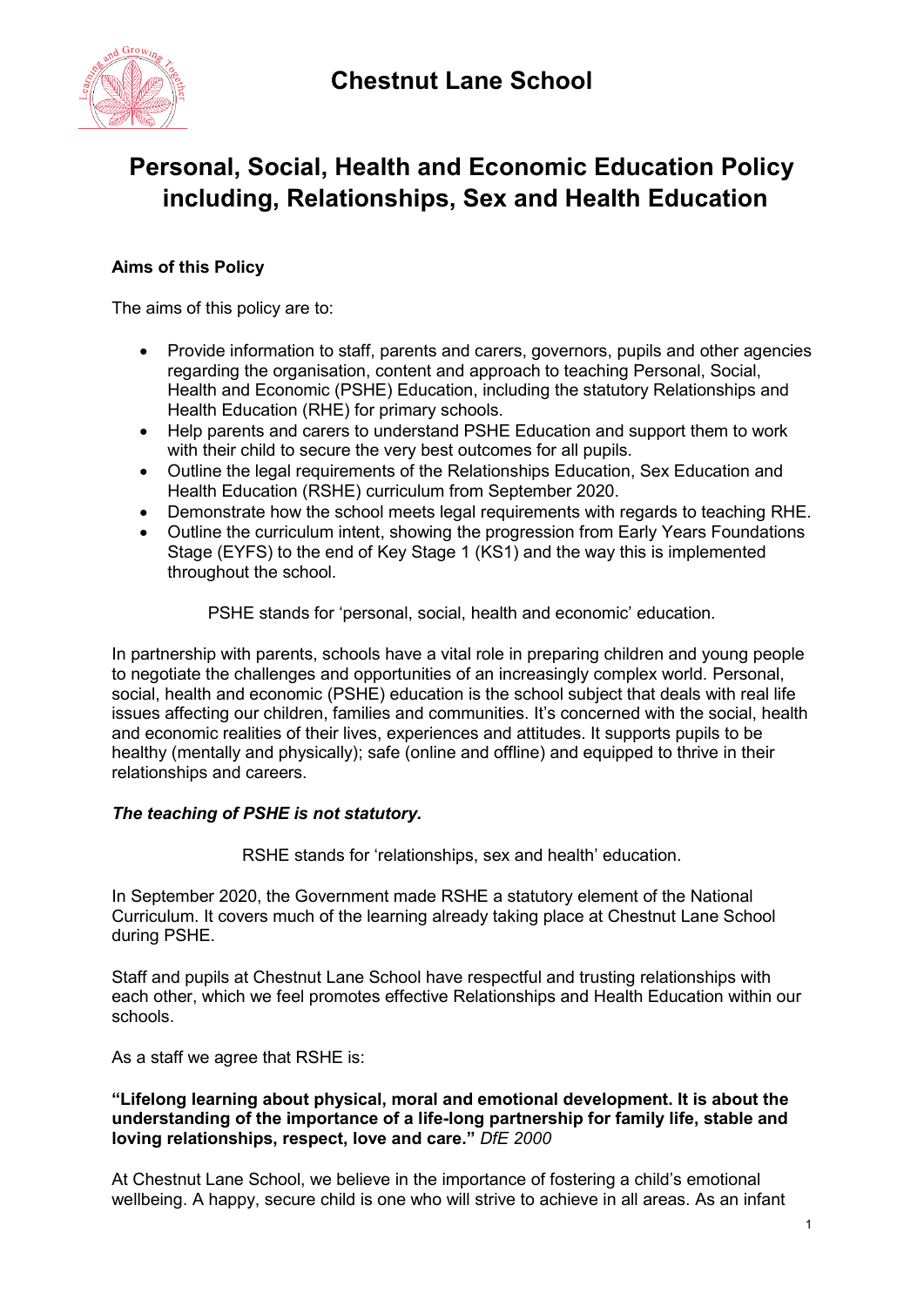school, we teach the relationships and health elements of this curriculum. This is taught through PSHE lessons and a range of cross-curricular opportunities are offered.

#### **Benefits of teaching PSHE**

PSHE education has many benefits to children's academic, social and emotional development.

Teaching PSHE:

- Contributes to physical and mental health and wellbeing, encouraging individual responsibility for health.
- Contributes to the safety and protection of our children and young people, from staying safe online to understanding risks associated with drugs and alcohol.
- Promotes independence, resilience and responsibility preparing children and young people for future roles as parents, employees and leaders.
- Supports employability by developing the personal and social skills demanded by commerce and industry.
- Supports pupils to be critical consumers of information, and develops the skills to identify misleading news or views on social media and elsewhere.

#### **Legal Requirements**

At Chestnut Lane school we teach the statutory Relationships Education and Health Education objectives for primary schools through our PSHE curriculum.

The Relationships Education, Relationships and Sex Education and Health Education (England) Regulations 2019, made under sections 34 and 35 of the Children and Social Work Act 2017, make Relationships Education compulsory for all pupils receiving primary education and Relationships and Sex Education (RSE) compulsory for all pupils receiving secondary education. They also make Health Education compulsory in all schools except independent schools.

We comply with the Relationships Education, Relationships and Sex Education (RSE) and Health Education statutory guidance issued by the DfE.

[https://assets.publishing.service.gov.uk/government/uploads/system/uploads/attachment\\_da](https://assets.publishing.service.gov.uk/government/uploads/system/uploads/attachment_data/file/805781/Relationships_Education__Relationships_and_Sex_Education__RSE__and_Health_Education.pdf) ta/file/805781/Relationships\_Education\_Relationships\_and\_Sex\_Education\_RSE\_\_and [Health\\_Education.pdf](https://assets.publishing.service.gov.uk/government/uploads/system/uploads/attachment_data/file/805781/Relationships_Education__Relationships_and_Sex_Education__RSE__and_Health_Education.pdf)

We follow the DfE quidance for teaching PSHE (updated June 2019).

[https://www.gov.uk/government/publications/personal-social-health-and-economic](https://www.gov.uk/government/publications/personal-social-health-and-economic-education-pshe/personal-social-health-and-economic-pshe-education)[education-pshe/personal-social-health-and-economic-pshe-education](https://www.gov.uk/government/publications/personal-social-health-and-economic-education-pshe/personal-social-health-and-economic-pshe-education)

#### **Sex Education**

Primary schools are not mandated to provide sex education and, as an Infant school, we do not offer this as part of our PSHE curriculum. However, certain elements (such as naming parts of the body) are covered within our science curriculum. We are required to have regard to guidance issued by the secretary of state as outlined in section 403 of the Education Act 1996.

It is the statutory responsibility of the governing body to ensure the school has a compliant and up to date Relationships and Sex Education policy.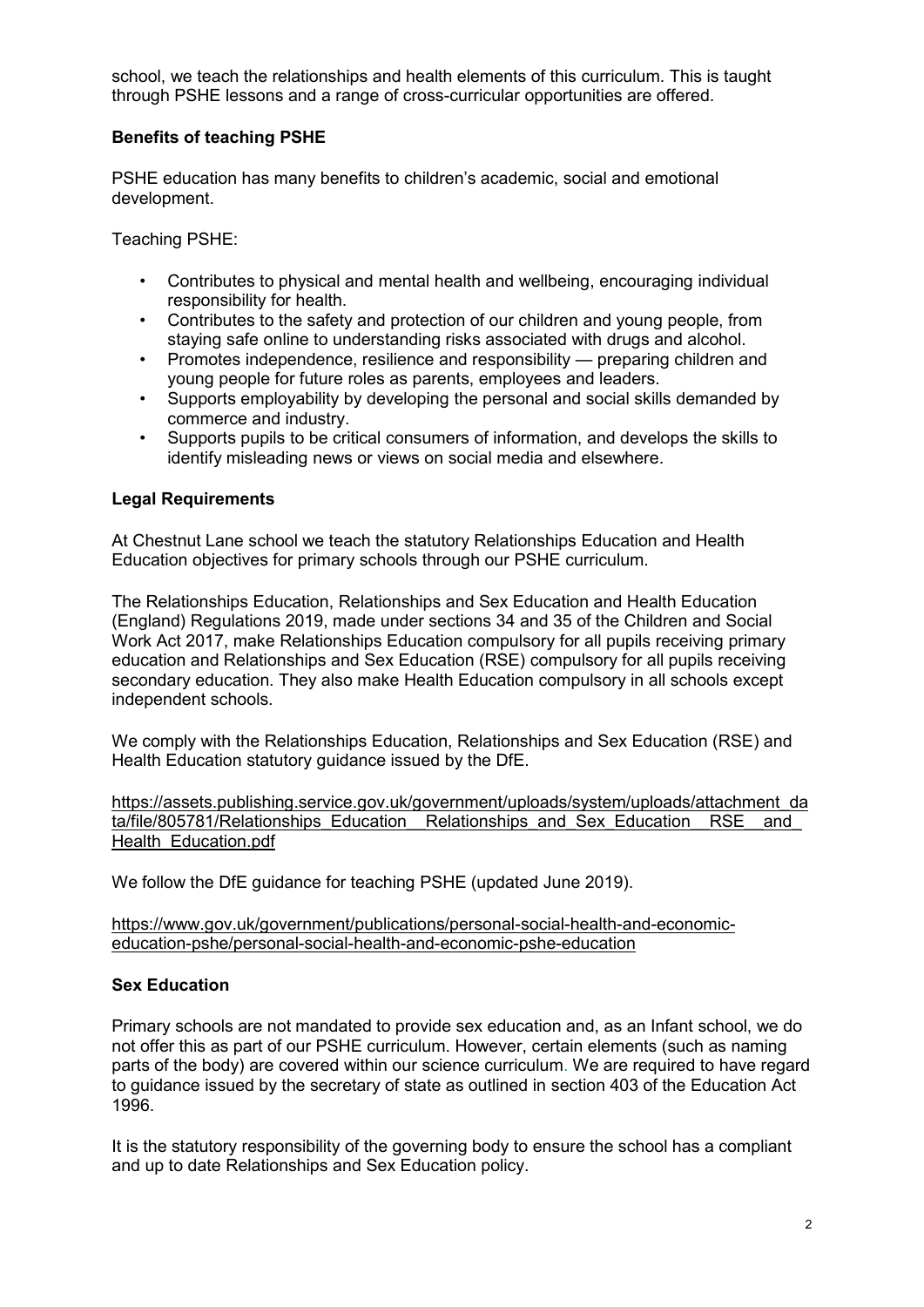### **Personal, Social Health and Economic Education (PSHE) across the curriculum**

In an Infant school, many subjects contain PSHE. We teach in a cross-curricular way and use other subjects to discuss PSHE issues. PSHE is the common thread which runs through school life. We are constantly encouraging pupils to be sensitive to others, to respect other cultures and traditions, and to be kind to other pupils. Class rules/ charters are devised by pupils and displayed in each classroom.

Teachers assess PSHE through circle time, discussions, observations, pictorial and written work. They refer to the objectives set in the National Curriculum, those set by the PSHE Association and the EYFS Framework. They report back to parents in the end of year curriculum report, with pastoral comments shared termly. Planning is monitored by the Headteacher and the subject leader. Governors monitor PSHE through the Teaching & Learning committee and the PSHE Governor. Pupils and parents give feedback via ongoing and open discussions, comments within Communication Books and Learning Logs and surveys.

#### **Relationships and Health Education at Chestnut Lane**

The aims of Relationships and Health Education (RHE) at Chestnut Lane School are to provide a framework in which sensitive discussions can take place; give children an understanding of physical development and the importance of health and hygiene; help pupils develop feelings of self-respect, confidence and empathy; create a positive culture around issues of sexuality and relationships; and teach pupils the correct vocabulary to describe themselves and their bodies.

Pupils will learn about relationships, health and wellbeing, keeping safe, managing their off and online lives, living in the wider world and financial education at an age appropriate level. Providing a high quality RHE curriculum gives pupils opportunities to explore issues that are real and relevant to them in their daily lives in a safe and managed environment.

In our teaching, we will provide opportunities for pupils to:

- Become familiar with their own feelings and emotions and gain a deeper understanding of how to control them.
- Understand what makes for good relationships with others.
- Have respect for others and themselves.
- Develop self-confidence and self-esteem and make informed choices regarding personal and social issues.
- Discuss and question the world around them.

#### **Policy Development**

Due to the nature of potential curriculum content, this policy has been developed and reviewed in consultation with staff, pupils and parents in a fair and robust way. The consultation and policy development process involved the following steps:

- Review a group of staff, led by the subject leader pulled together all relevant information including relevant national and local guidance;
- Staff consultation all school staff were given the opportunity to look at the policy and make recommendations;
- Parent/stakeholder consultation parents were given the opportunity to look at the policy and make recommendations;
- Ratification once amendments were made, the policy was shared with governors and ratified.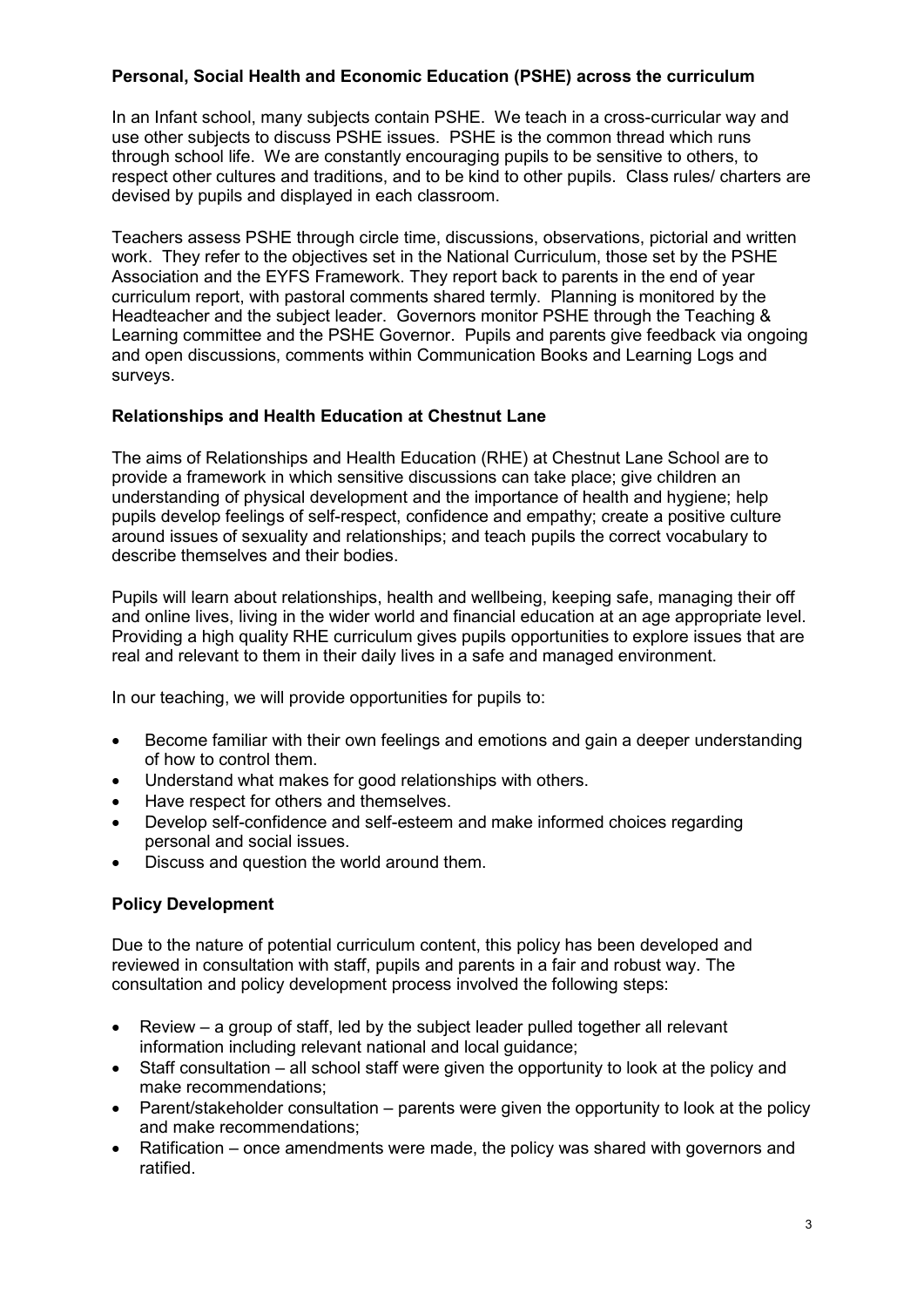#### **Working with Parents and Carers**

The government guidance on Relationships and Health Education (DfE, 2019) emphasises the importance of schools working in partnership with parents and carers. Parents/ carers should be aware that schools are legally required to provide a broad and balanced curriculum. Sex and relationships topics can arise incidentally in other subjects, such as science, geography, history, Religious Education (RE), and it is not possible to withdraw pupils from these relatively limited and often unplanned discussions. Parents should be given every opportunity to understand the purpose and content of Relationships and Health Education. We aim to provide good communication and opportunities for parents to understand and ask questions about the school's approach, to help increase confidence in the curriculum.

Parents do not have the right to withdraw their children from RHE. But if they have any concerns, are welcome to discuss them with their class teacher or the Headteacher.

#### **Delivery of the Curriculum**

End of primary education expectations and curriculum content are given in the Relationships Education, Relationships and Sex Education, and Health Education DfE guidance (2019). It is up to schools to determine how this is taught as part of a broad and balanced curriculum.

RHE is taught within the PSHE education curriculum in our school. Biological aspects of RSHE are taught within the science curriculum, and other aspects are included in religious education (RE).

The Curriculum Progression throughout EYFS to end of KS1 can be found as Appendix 1 at the end of this policy.

#### **Managing difficult questions**

Primary-age pupils may ask their teachers or other adults questions which go beyond what is set out for Relationships Education. Children of the same age may be developmentally at different stages, leading to differing types of questions or behaviours. Given ease of access to the internet, children whose questions go unanswered may turn to inappropriate sources of information.

Our teaching methods will take account of these differences. Most questions will be relevant to what the teacher has explained, and generally questions should be welcomed. Pupils should not feel penalised or censored for asking sensible or relevant questions. We will consider what is appropriate and inappropriate in a whole-class setting, and discussions on a one-to-one basis or in small groups will be used where necessary. Strategies will include offering a word outside the lesson, referring to a more senior member of staff, offering a simple 'holding' answer and mentioning the question to parents at the end of the day.

Teachers should of course be mindful that a question may occasionally raise a possible safeguarding concern, and the school's safeguarding process should be followed in such cases.

#### **Accessibility**

At Chestnut Lane School all lessons are differentiated, to allow every child to participate at the appropriate level. Many PSHE lessons involve circle time, discussion, role play and the use of creative skills including expressing feelings through art/ drawing. All pupils can be involved in these activities. Their home background is taken into consideration. We always plan for equal opportunities and consider cultural, ethnic and gender issues.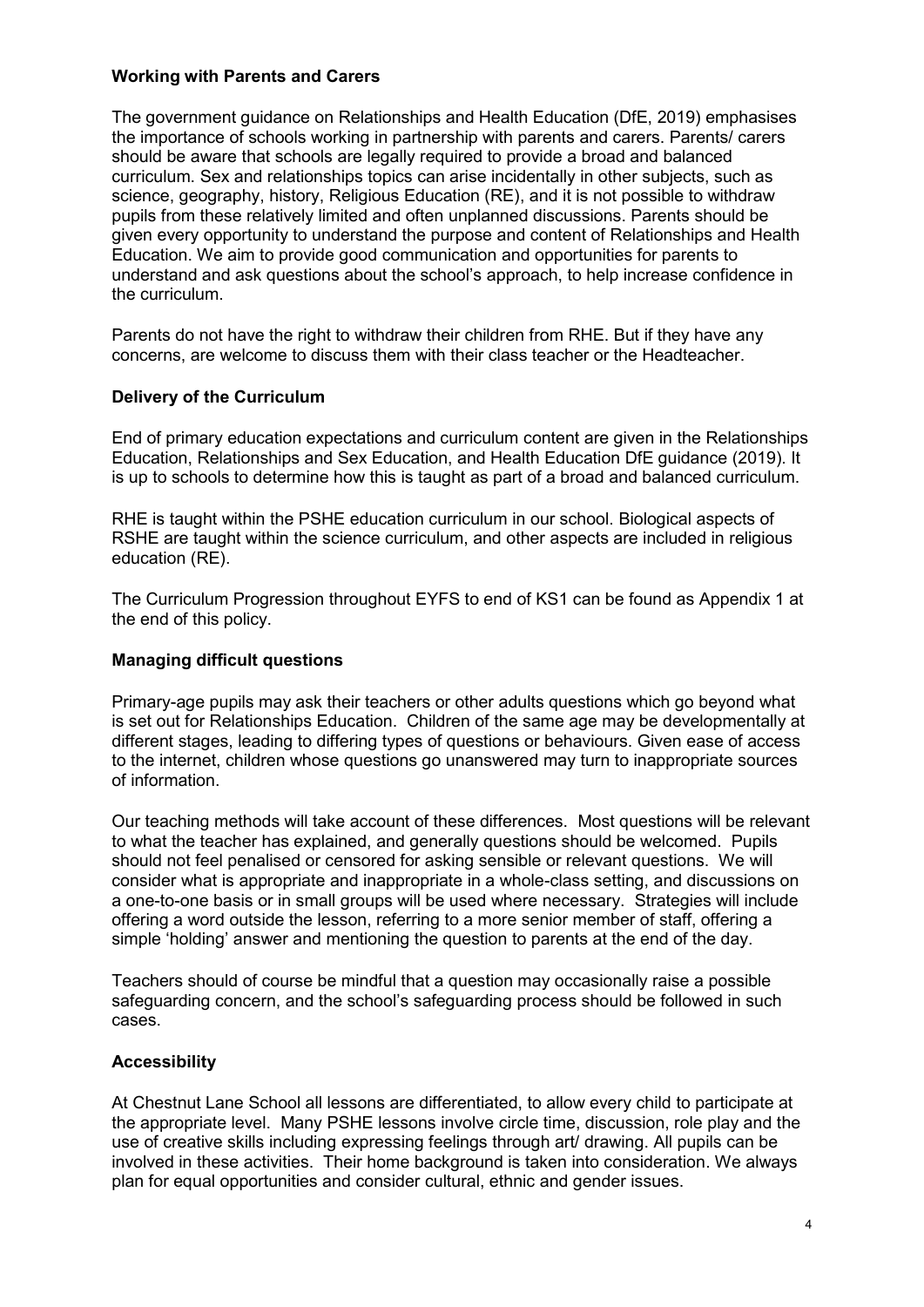#### **Roles and Responsibilities**

The Governing body:

The Governing body will approve the PSHE & RSHE policy, and hold the Headteacher to account for its implementation.

The Headteacher and Subject Leader:

The Headteacher and subject leader are responsible for ensuring that PSHE & RHE is taught consistently across the school, and for managing discussions with parents raising questions about the teaching of RHE.

Teaching and Teaching Support Staff:

Staff are responsible for delivering RHE in a sensitive way, modelling positive attitudes to RHE, monitoring children's progress, responding to the needs of individual pupils, and responding appropriately to pupils whose parents wish them to be withdrawn from the Sex Education components of RSHE (not applicable to Chestnut Lane School).

Staff do not have the right to opt out of teaching RHE. Staff who have concerns about teaching RHE are encouraged to discuss this with the Headteacher.

Pupils:

Pupils are expected to engage fully in RHE and, when discussing issues related to RHE, treat others with respect and sensitivity. Where children may be less mature than the general cohort in their class, the class teacher will use their judgement to decide what information is relevant to support an individual. Where these adaptions take place, teachers must include this information in a handover to the next teacher to ensure full coverage of the National Curriculum is taking place.

#### **Links with other Policies**

RSHE has links with other school policies aimed at promoting pupils' spiritual, moral, social and cultural development, including the:

- Anti-Bullving Policy:
- Behaviour Policy;
- E-Safety and ICT code of conduct
- Confidentiality Policy;
- Equalities and Cohesion Policy
- Health and Safety Policy;
- Teaching, Learning and Curriculum Policy;
- Child Protection Policy;
- Special Educational Needs and Disability (SEND) Policy and SEN Annual Report.

Policy Review Date: January 2022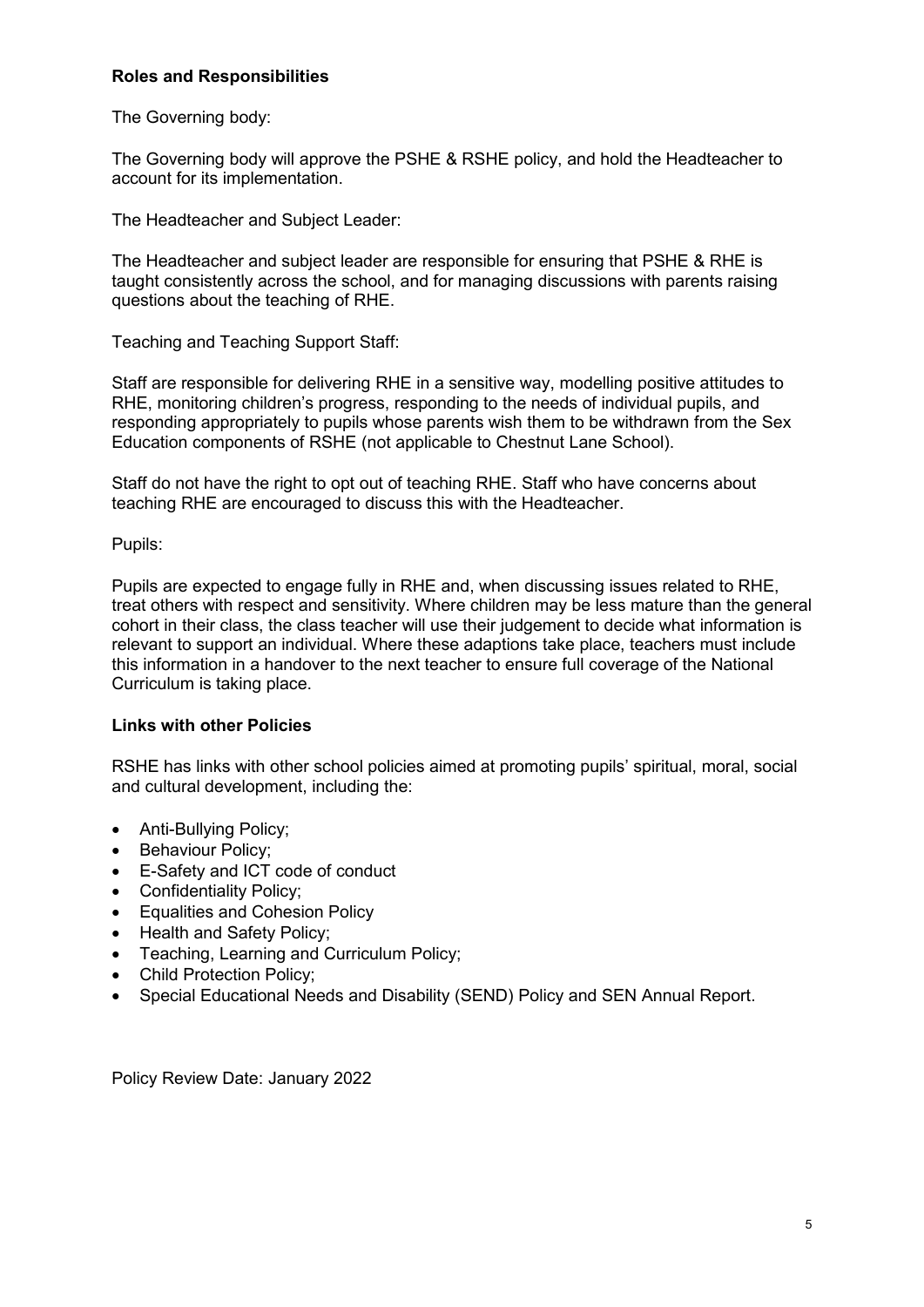## **Chestnut Lane Relationships and Health Education – Curriculum Progression**



Covered within Science – *Highlighted Orange*

Covered within Computing – *Highlighted Blue*

Covered within RE – *Highlighted Green*

Covered within Assemblies - *Highlighted Yellow*

### *Relationships*

|                                        | <b>EYs</b>                                                                                                                                                                                                                            | Year 1                                                                                                                                                                                                                                                                                                                                                                                                                                                                       | Year 2                                                                                                                                                                                                                                                                                                                                                                                                                                                                                                                                                                |
|----------------------------------------|---------------------------------------------------------------------------------------------------------------------------------------------------------------------------------------------------------------------------------------|------------------------------------------------------------------------------------------------------------------------------------------------------------------------------------------------------------------------------------------------------------------------------------------------------------------------------------------------------------------------------------------------------------------------------------------------------------------------------|-----------------------------------------------------------------------------------------------------------------------------------------------------------------------------------------------------------------------------------------------------------------------------------------------------------------------------------------------------------------------------------------------------------------------------------------------------------------------------------------------------------------------------------------------------------------------|
| Families and people who<br>care for me | Looking at our own families<br>$\bullet$<br>using age appropriate texts.<br>Characteristics of a healthy<br>$\bullet$<br>family.<br>Other people's families.<br>$\bullet$<br>Use of the home corner to<br>think about happy families. | That families are important for<br>children growing up because they<br>can give love.<br>Characteristics of healthy family<br>life and the importance of<br>spending time together.<br>Knowing that other families look<br>different to our own.<br>Stable, caring relationships are at<br>the heart of happy families and<br>are important for children's<br>security.<br>To identify their special people<br>(family, friends, carers), what<br>makes them special and how | That families are important for<br>children growing up because they can<br>give security and stability.<br>Characteristics of healthy family life,<br>commitment to each other, including<br>in times of difficulty, protecting and<br>caring for children and other family<br>members.<br>Respecting the differences between<br>other families and knowing that all<br>families are characterised by love and<br>care.<br>That marriage represents a formal<br>and legally recognised commitment<br>of two people to each other which is<br>intended to be lifelong. |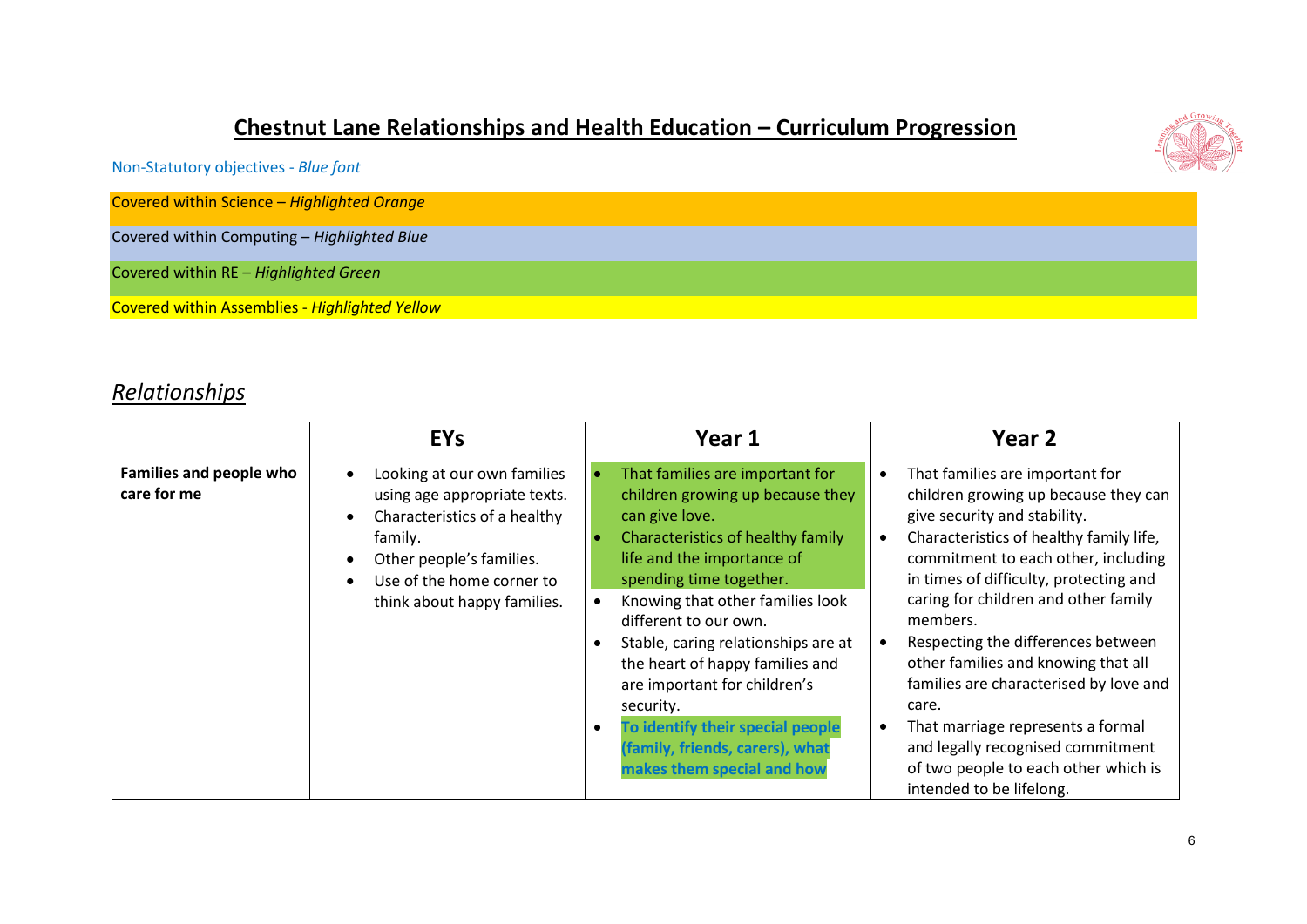|                           |                                                                                                                                                                                                                                                                                                                                                        | special people should care for<br>one another.                                                                                                                                                                                                                                                                                                                                                                                                                                                                                                                                                                                                                                                                                                                                                                   | How to recognise if family<br>$\bullet$<br>relationships are making them feel<br>unhappy or unsafe and how to seek<br>help or advice from others if needed.                                                                                                                                                                                                                                                                                                                                                                                                                                                                                                             |
|---------------------------|--------------------------------------------------------------------------------------------------------------------------------------------------------------------------------------------------------------------------------------------------------------------------------------------------------------------------------------------------------|------------------------------------------------------------------------------------------------------------------------------------------------------------------------------------------------------------------------------------------------------------------------------------------------------------------------------------------------------------------------------------------------------------------------------------------------------------------------------------------------------------------------------------------------------------------------------------------------------------------------------------------------------------------------------------------------------------------------------------------------------------------------------------------------------------------|-------------------------------------------------------------------------------------------------------------------------------------------------------------------------------------------------------------------------------------------------------------------------------------------------------------------------------------------------------------------------------------------------------------------------------------------------------------------------------------------------------------------------------------------------------------------------------------------------------------------------------------------------------------------------|
| <b>Caring Friendships</b> | What is a kind friend?<br>$\bullet$<br>Kind/unkind things to say<br>$\bullet$<br>Who are our friends?<br>Characteristics of friendship<br>including being truthful and<br>sharing interests and<br>experiences.<br>Know that healthy friendships<br>are positive and welcoming.<br>Knowing that resorting to<br>violence when upset is never<br>right. | Know how important friendships<br>$\bullet$<br>are in making us feel happy and<br>secure and how make friends.<br>Characteristics of friendship<br>$\bullet$<br>including being trustworthy,<br>trusting others and supporting<br>friends with problems and<br>difficulties.<br>Know that healthy friendships are<br>$\bullet$<br>positive and welcoming towards<br>others and do not make others<br>feel lonely or excluded.<br>Know that most friendships have<br>ups and downs and resorting to<br>violence is never right.<br>How to recognise who to trust and<br>who not to trust.<br>Know when a friendship is making<br>them unhappy or uncomfortable.<br>To recognise that their behaviour<br>can affect other people.<br>To recognise what is fair and<br>unfair, kind and unkind, right and<br>wrong. | Know how important choosing<br>$\bullet$<br>appropriate friendships are in making<br>us feel happy and secure.<br>Characteristics of friendship including<br>$\bullet$<br>being loyal and generous and<br>supporting friends with problems and<br>difficulties.<br>Know how to recognise a healthy<br>friendship and one that makes others<br>feel lonely or excluded.<br>Know that ups and downs of<br>$\bullet$<br>friendship can be worked through so<br>that the friendship is repaired or<br>even strengthened.<br>Know how to deal with conflict, how<br>$\bullet$<br>to manage friendship situations and<br>how to seek help or advice from<br>others if needed. |

*This will also be taught through:*

- *Friendship week*
- *Social interventions*
- *Playground situations/scenarios (friendship bench etc)*
- *Mutual respect modelled and expected by all adults within the school*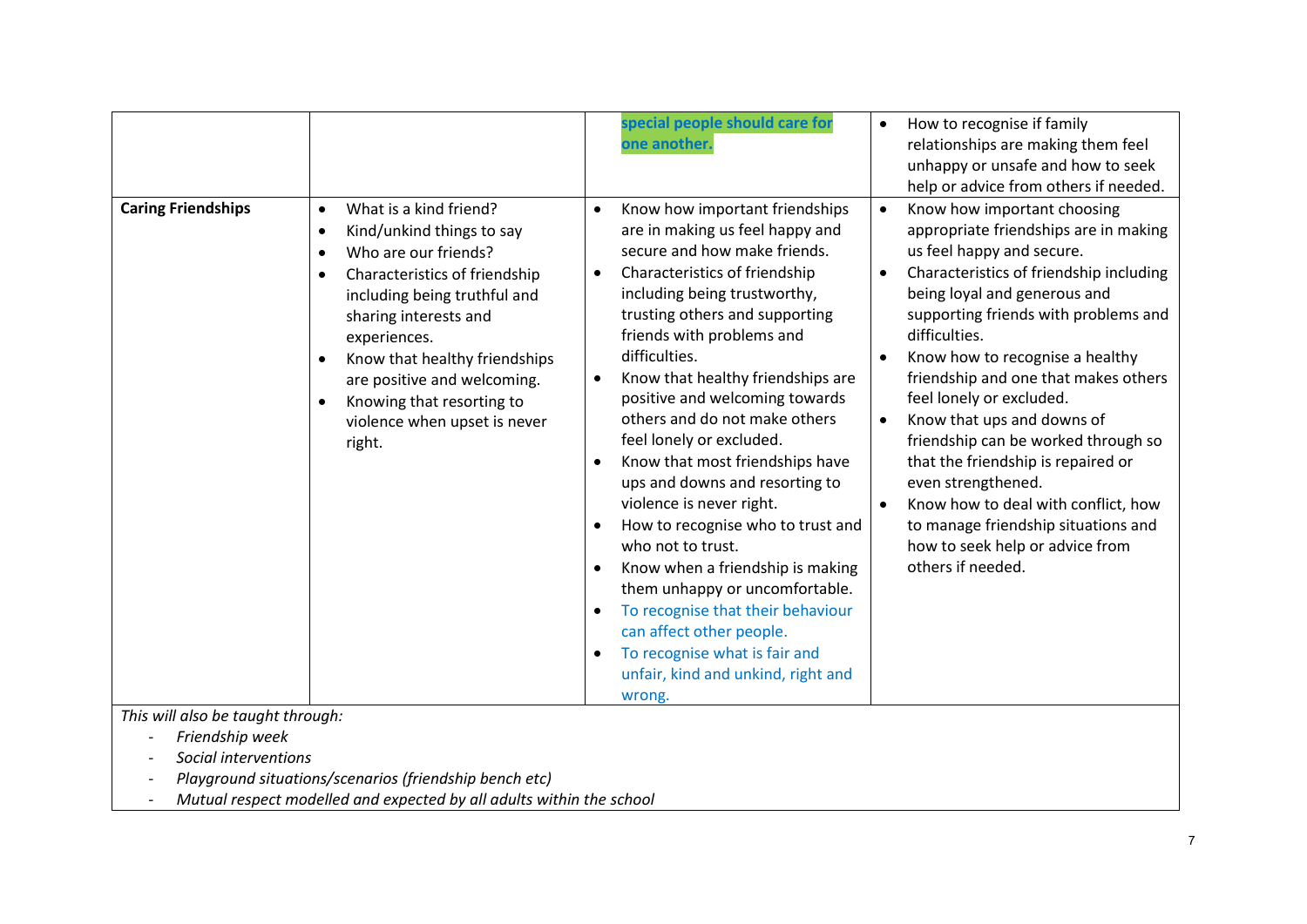| Well done assemblies - kindness comments                             |                                                                                                                                                                                                                                                                                      |                                                                                                                                                                                                                                                                                                                                                                                                                                                                                                                                                                        |                                                                                                                                                                                                                                                                                                                                                                                                                                                                                                                                                                                                                                                                                                                                      |  |
|----------------------------------------------------------------------|--------------------------------------------------------------------------------------------------------------------------------------------------------------------------------------------------------------------------------------------------------------------------------------|------------------------------------------------------------------------------------------------------------------------------------------------------------------------------------------------------------------------------------------------------------------------------------------------------------------------------------------------------------------------------------------------------------------------------------------------------------------------------------------------------------------------------------------------------------------------|--------------------------------------------------------------------------------------------------------------------------------------------------------------------------------------------------------------------------------------------------------------------------------------------------------------------------------------------------------------------------------------------------------------------------------------------------------------------------------------------------------------------------------------------------------------------------------------------------------------------------------------------------------------------------------------------------------------------------------------|--|
| <b>Respectful Relationships</b><br>This will also be taught through: | Understanding what respect<br>$\bullet$<br>means and how to show respect<br>to others.<br>Understanding what 'good<br>$\bullet$<br>manners' means and looks like.<br>Looking at who helps us (police,<br>$\bullet$<br>teachers, doctors etc) and the<br>respect we should show them. | Understand the importance of<br>$\bullet$<br>respecting others even when they<br>are different from them.<br>Practical steps they can take to<br>$\bullet$<br>improve or support respectful<br>relationships.<br>Understanding how to show good<br>$\bullet$<br>manners to all.<br>That they can expect to be treated<br>$\bullet$<br>with respect by others and in turn<br>should show respect to others,<br>including those in positions of<br>authority.<br>Understand different types of<br>bullying (including cyber-bullying)<br>and how and where to seek help. | Understand the importance of<br>$\bullet$<br>respecting others even when they<br>make different choices or have<br>different preferences or beliefs.<br>Practical steps they can take in a<br>$\bullet$<br>range of different contexts to<br>improve respectful relationships.<br>The importance of self-respect and<br>$\bullet$<br>how this links to their own happiness.<br>Understanding the lasting impact<br>$\bullet$<br>bullying can have and responsibilities<br>of others to report concerns.<br>Knowing what a stereotype is and<br>$\bullet$<br>how they can be unfair or negative.<br>Understand the importance of<br>$\bullet$<br>permission-seeking and giving in<br>relationships with friends, peers and<br>adults. |  |
| Friendship week                                                      |                                                                                                                                                                                                                                                                                      |                                                                                                                                                                                                                                                                                                                                                                                                                                                                                                                                                                        |                                                                                                                                                                                                                                                                                                                                                                                                                                                                                                                                                                                                                                                                                                                                      |  |
| <b>Assemblies</b>                                                    |                                                                                                                                                                                                                                                                                      |                                                                                                                                                                                                                                                                                                                                                                                                                                                                                                                                                                        |                                                                                                                                                                                                                                                                                                                                                                                                                                                                                                                                                                                                                                                                                                                                      |  |
| <b>Online Relationships</b>                                          | Understanding the need to keep<br>$\bullet$<br>safe online<br>Knowing how to keep safe on<br>line and what information to<br>keep private.                                                                                                                                           | Know that people sometimes<br>$\bullet$<br>behave differently online and<br>could pretend to be someone<br>they're not.<br>Understanding how to recognise<br>$\bullet$<br>online risks, harmful content and<br>contact and how to report it.<br>Understanding how information<br>and data is shared and used<br>online.                                                                                                                                                                                                                                                | Know that the same principles apply<br>$\bullet$<br>to online relationships as to face to<br>faces ones, including the importance<br>of respect for others online including<br>when we are anonymous.<br>Understanding how to critically<br>$\bullet$<br>consider their online friendships and<br>the sources of information used<br>online.                                                                                                                                                                                                                                                                                                                                                                                         |  |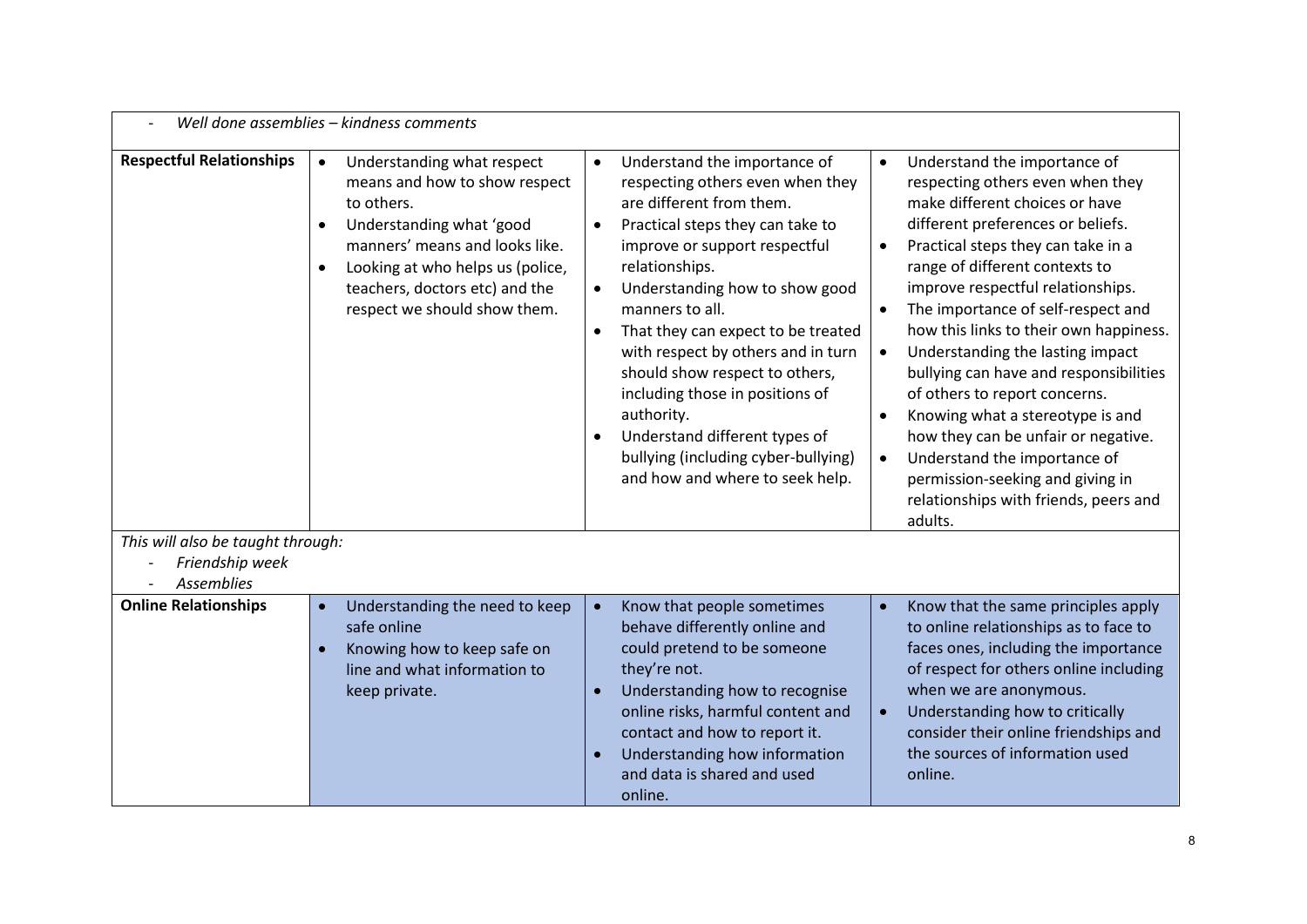|                                                                                        |                                                                                                                                                                                                                                                                                                                                                                                                                                             | Understand the risks associated with<br>having online relationships with<br>people they've never met.                                                                                                                                                                                                                                                                                                                                                                                                                                                                                                                                                                                                                                                                                                                                                                                                                                                                                                                                                                                                                                                                                                                                                                                      |
|----------------------------------------------------------------------------------------|---------------------------------------------------------------------------------------------------------------------------------------------------------------------------------------------------------------------------------------------------------------------------------------------------------------------------------------------------------------------------------------------------------------------------------------------|--------------------------------------------------------------------------------------------------------------------------------------------------------------------------------------------------------------------------------------------------------------------------------------------------------------------------------------------------------------------------------------------------------------------------------------------------------------------------------------------------------------------------------------------------------------------------------------------------------------------------------------------------------------------------------------------------------------------------------------------------------------------------------------------------------------------------------------------------------------------------------------------------------------------------------------------------------------------------------------------------------------------------------------------------------------------------------------------------------------------------------------------------------------------------------------------------------------------------------------------------------------------------------------------|
|                                                                                        | This unit will all be taught during Computing lessons with cross-curricular links to the RHE objectives.                                                                                                                                                                                                                                                                                                                                    |                                                                                                                                                                                                                                                                                                                                                                                                                                                                                                                                                                                                                                                                                                                                                                                                                                                                                                                                                                                                                                                                                                                                                                                                                                                                                            |
| <b>Being Safe</b><br>To be covered in Tuesday<br><b>Assembly for one half</b><br>term. | <b>Beginning to understand social</b><br>$\bullet$<br>boundaries within friendships.<br>Understanding what is meant by<br>$\bullet$<br>the term 'private'.<br>Understand that their body<br>$\bullet$<br>belongs to them.<br>Know how to recognise when<br>$\bullet$<br>they're physically not safe and<br>tell an adult.<br>Know how to ask for help.<br>$\bullet$<br>Know the need to report<br>$\bullet$<br>concerns about feeling safe. | To recognise a shared responsibility for keeping themselves and others safe,<br>$\bullet$<br>when to say, 'yes', 'no', 'I'll ask' and 'I'll tell' including knowing that they do not<br>need to keep secrets.<br>To recognise different types of teasing and bullying, understanding that they<br>are wrong and unacceptable.<br>What sorts of boundaries are appropriate in friendships with peers and others<br>(including in a digital context).<br>About the concept of privacy and the implications of it for both children and<br>$\bullet$<br>adults; including that it is not always right to keep secrets if they relate to<br>being safe.<br>That each person's body belongs to them, and the differences between<br>$\bullet$<br>appropriate and inappropriate or unsafe physical, and other, contact.<br>How to respond safely and appropriately to adults they may encounter (in all<br>$\bullet$<br>contexts, including online) whom they do not know.<br>How to recognise and report feelings of being unsafe or feeling bad about any<br>$\bullet$<br>adult.<br>How to ask for advice or help for themselves or others, and to keep trying until<br>they are heard.<br>How to report concerns or abuse, and the vocabulary and confidence needed<br>$\bullet$<br>to do so. |
|                                                                                        |                                                                                                                                                                                                                                                                                                                                                                                                                                             | Where to get advice, for example family, school or other sources.                                                                                                                                                                                                                                                                                                                                                                                                                                                                                                                                                                                                                                                                                                                                                                                                                                                                                                                                                                                                                                                                                                                                                                                                                          |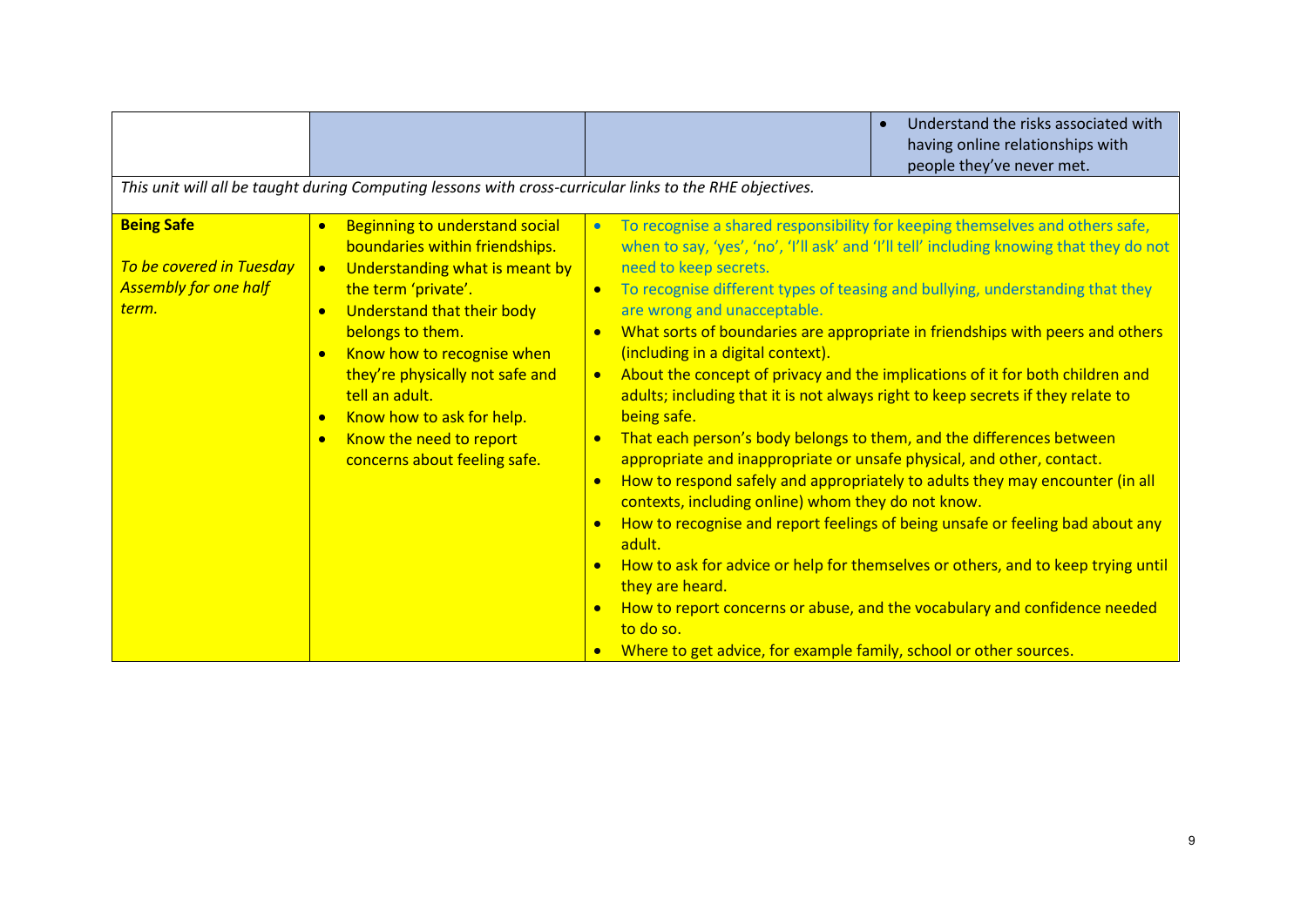## *Health*

|                                                                                          | <b>EYs</b>                                                                                                                                                                                                                                                                                                                                                                                   | Year 1                                                                                                                                                                                                                                                                                                                                                                                                                                                                                                                                                                                                                                                                                                                                                                                                   | Year <sub>2</sub>                                                                                                                                                                                                                                                                                                                                                                                                                                                                                                                                                                                                                                                                  |  |
|------------------------------------------------------------------------------------------|----------------------------------------------------------------------------------------------------------------------------------------------------------------------------------------------------------------------------------------------------------------------------------------------------------------------------------------------------------------------------------------------|----------------------------------------------------------------------------------------------------------------------------------------------------------------------------------------------------------------------------------------------------------------------------------------------------------------------------------------------------------------------------------------------------------------------------------------------------------------------------------------------------------------------------------------------------------------------------------------------------------------------------------------------------------------------------------------------------------------------------------------------------------------------------------------------------------|------------------------------------------------------------------------------------------------------------------------------------------------------------------------------------------------------------------------------------------------------------------------------------------------------------------------------------------------------------------------------------------------------------------------------------------------------------------------------------------------------------------------------------------------------------------------------------------------------------------------------------------------------------------------------------|--|
| <b>Mental Wellbeing</b>                                                                  | Begin to understand what is<br>$\bullet$<br>meant by mental wellbeing.<br>Understand their own simple<br>$\bullet$<br>emotions and begin to put<br>words to them (happy, sad,<br>angry).<br>Begin to talk about their own<br>$\bullet$<br>emotions.<br>Know how to judge whether<br>$\bullet$<br>what they're feeling is<br>appropriate.<br>Understand the benefits of<br>physical exercise. | Know that mental health is a<br>$\bullet$<br>normal part of daily life, in the<br>same way as physical health.<br>Know that there is a normal range<br>$\bullet$<br>of emotions (happiness, sadness,<br>anger, fear, surprise, nervousness)<br>Have a growing vocabulary of<br>$\bullet$<br>words to use when talking about<br>their own feelings.<br>Know how to judge whether what<br>$\bullet$<br>they're feeling and how they're<br>behaving is appropriate.<br>Understand the benefits of time<br>$\bullet$<br>spent outside.<br>Understand that loneliness and<br>isolation can affect children and<br>that it's very important for<br>children to discuss their feelings<br>with an adult.<br>To recognise and celebrate their<br>$\bullet$<br>strengths and set simple but<br>challenging goals. | Know ways to improve mental and<br>$\bullet$<br>physical health.<br>Know that there is a scale of<br>$\bullet$<br>emotions and all humans experience<br>at different levels in different<br>situations.<br>Have a growing vocabulary of words<br>$\bullet$<br>to use when talking about their own<br>and others' feelings.<br>Know how to judge whether what<br>$\bullet$<br>they're feeling and how they're<br>behaving is appropriate and how to<br>address it if not.<br>Understand the benefits of<br>$\bullet$<br>community participation, voluntary<br>and service-based activity.<br>Know where and how to seek<br>$\bullet$<br>support with their own mental<br>wellbeing. |  |
| This is also covered through:<br>Transition talks when moving into new year group/school |                                                                                                                                                                                                                                                                                                                                                                                              |                                                                                                                                                                                                                                                                                                                                                                                                                                                                                                                                                                                                                                                                                                                                                                                                          |                                                                                                                                                                                                                                                                                                                                                                                                                                                                                                                                                                                                                                                                                    |  |
| <b>Internet Safety and</b>                                                               | Knowing about the internet and                                                                                                                                                                                                                                                                                                                                                               | Know that the internet is an<br>$\bullet$                                                                                                                                                                                                                                                                                                                                                                                                                                                                                                                                                                                                                                                                                                                                                                | Know about the impact of positive or<br>$\bullet$                                                                                                                                                                                                                                                                                                                                                                                                                                                                                                                                                                                                                                  |  |
| <b>Harms</b>                                                                             | how it can be used safely.                                                                                                                                                                                                                                                                                                                                                                   | integral part of life and has many<br>benefits.                                                                                                                                                                                                                                                                                                                                                                                                                                                                                                                                                                                                                                                                                                                                                          | negative content online on their own<br>mental and physical wellbeing (lack<br>of sleep etc).                                                                                                                                                                                                                                                                                                                                                                                                                                                                                                                                                                                      |  |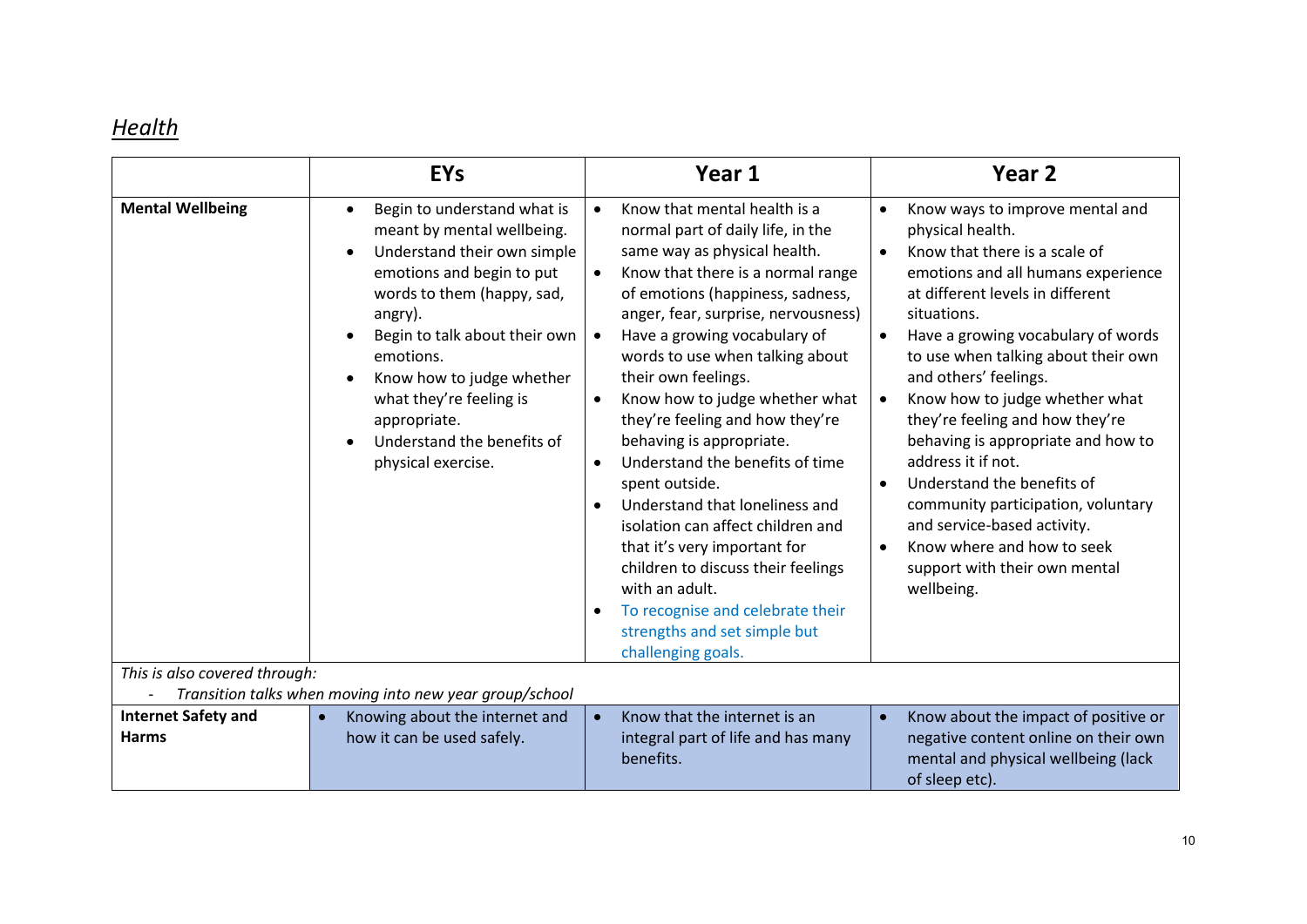|                                              |                                                                                                                                                                                                                                                                                                                          | Know about the benefits of<br>rationing time spent online or<br>electronic devices.<br>Recognise how to display<br>$\bullet$<br>respectful behaviour online.<br>Know that the internet can be a<br>negative place where people are<br>unkind and that this can impact on<br>mental wellbeing.<br>Know the rules for keeping<br>physically and emotionally safe<br>online. | Know how to consider the effect of<br>$\bullet$<br>their online actions on others.<br>Know that (and why) social media<br>$\bullet$<br>and some computer games are age-<br>restricted.                                                                                                                                                                                                                                                                                                                                                                                                                                                                                                                                      |
|----------------------------------------------|--------------------------------------------------------------------------------------------------------------------------------------------------------------------------------------------------------------------------------------------------------------------------------------------------------------------------|---------------------------------------------------------------------------------------------------------------------------------------------------------------------------------------------------------------------------------------------------------------------------------------------------------------------------------------------------------------------------|-----------------------------------------------------------------------------------------------------------------------------------------------------------------------------------------------------------------------------------------------------------------------------------------------------------------------------------------------------------------------------------------------------------------------------------------------------------------------------------------------------------------------------------------------------------------------------------------------------------------------------------------------------------------------------------------------------------------------------|
| <b>Physical Health and</b><br><b>Fitness</b> | Children know the importance<br>$\bullet$<br>for good health of physical<br>exercise and a healthy diet.<br>Talk about ways to keep healthy<br>$\bullet$<br>and safe.<br>Manage their own basic hygiene<br>$\bullet$<br>and personal needs successfully,<br>including dressing and going to<br>the toilet independently. | Know the characteristics and<br>$\bullet$<br>mental and physical benefits of an<br>active lifestyle.<br>Know the importance of building<br>$\bullet$<br>physical exercise into daily and<br>weekly routines.<br>The risks associated with having<br>$\bullet$<br>an inactive lifestyle.                                                                                   | Know what constitutes, and how to<br>$\bullet$<br>maintain, a healthy lifestyle, including<br>the benefits of physical activity, rest,<br>healthy eating and dental health.<br>How to recognise what they like and<br>$\bullet$<br>dislike, how to make informed<br>choices that improve their physical<br>and emotional health.<br>To recognise that choices can have<br>good and bad consequences.<br>Be able to compare the benefits of<br>having an active lifestyle and the<br>impact it has on mental and physical<br>health.<br>Discuss how they are building<br>physical exercise into their daily and<br>weekly routines.<br>Know how to seek support if they are<br>concerned about their health or<br>lifestyle. |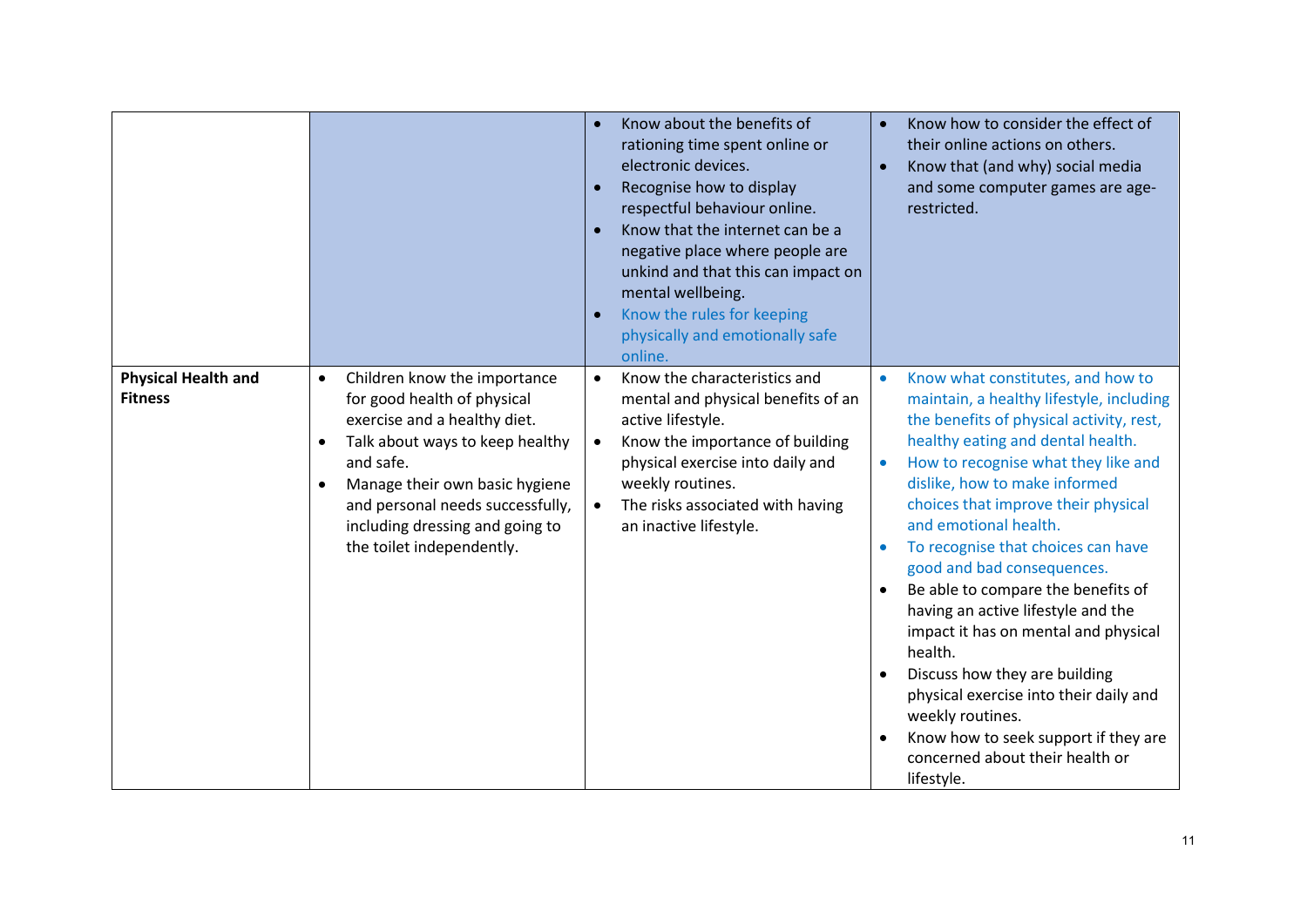| This is also covered through:<br>Walk to school initiative<br>Range of equipment to use outdoors<br><b>Physical Education curriculum</b><br><b>Healthy Eating</b> | Use of movement breaks (GoNoodle etc)<br>Children know the importance<br>for good health of physical<br>exercise and a healthy diet.<br>Sorting food that is healthy and<br>$\bullet$<br>unhealthy. | Know what constitutes a healthy<br>$\bullet$<br>diet.<br>Understand the principles of<br>$\bullet$<br>planning and preparing a range of<br>healthy meals.                                                                                                                                                                                                                                                        | Know whether their own diet is<br>$\bullet$<br>healthy.<br>Understand the principles of planning<br>$\bullet$<br>and preparing a range of healthy<br>meals.                                                                                    |
|-------------------------------------------------------------------------------------------------------------------------------------------------------------------|-----------------------------------------------------------------------------------------------------------------------------------------------------------------------------------------------------|------------------------------------------------------------------------------------------------------------------------------------------------------------------------------------------------------------------------------------------------------------------------------------------------------------------------------------------------------------------------------------------------------------------|------------------------------------------------------------------------------------------------------------------------------------------------------------------------------------------------------------------------------------------------|
|                                                                                                                                                                   |                                                                                                                                                                                                     | Know the characteristics of a poor<br>$\bullet$<br>diet.                                                                                                                                                                                                                                                                                                                                                         | Understand the risks associated with<br>$\bullet$<br>unhealthy eating.                                                                                                                                                                         |
| This is also covered through:<br>Experiences in the Dining Room                                                                                                   |                                                                                                                                                                                                     |                                                                                                                                                                                                                                                                                                                                                                                                                  |                                                                                                                                                                                                                                                |
| Drugs, Alcohol and<br><b>Tobacco</b>                                                                                                                              |                                                                                                                                                                                                     |                                                                                                                                                                                                                                                                                                                                                                                                                  | Know the safety around taking<br>$\bullet$<br>medications and that using<br>medications incorrectly could make<br>us feel worse.<br>Know that household products,<br>$\bullet$<br>including medicines, can be harmful if<br>not used properly. |
| <b>Health and Prevention</b>                                                                                                                                      | Know the rules for keeping safe;<br>$\bullet$<br>road, cycle, safety in the<br>environment, rail, water and fire<br>safety. (Brought forward from<br>Y1)                                            | Know about safe and unsafe<br>$\bullet$<br>exposure to the sun and how to<br>reduce the risk of sun damage.<br>Understand that lack of sleep can<br>$\bullet$<br>affect mood and ability to learn.<br>Know about dental health and the<br>$\bullet$<br>benefits of good oral hygiene.<br>Know about personal hygiene and<br>$\bullet$<br>germs.<br>Understand how germs and<br>viruses spread and treated and to | Understand the importance of<br>$\bullet$<br>sufficient good quality sleep for good<br>health.<br>Understand that lack of sleep can<br>$\bullet$<br>affect weight and physical health.                                                         |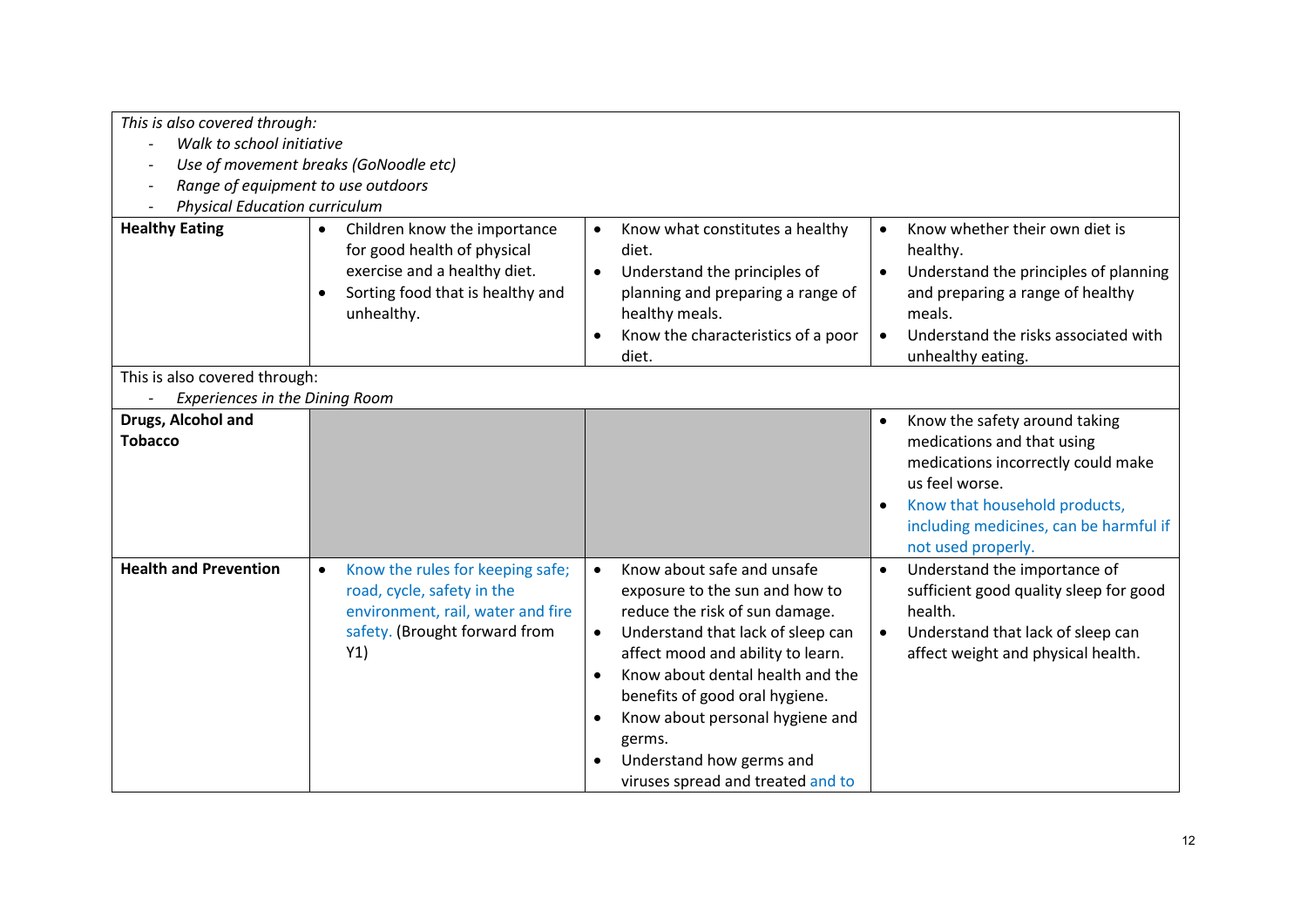| <b>Basic First Aid</b>                   | Know how to call the emergency<br>services if required. | develop simple skills to help<br>prevent diseases spreading.<br>Know what details they'd need to<br>know when making an emergency<br>call. | Know how to make an effective<br>emergency call giving address etc.<br>Know to ask for adult support when a<br>first aid issue arises.                                                                                        |
|------------------------------------------|---------------------------------------------------------|--------------------------------------------------------------------------------------------------------------------------------------------|-------------------------------------------------------------------------------------------------------------------------------------------------------------------------------------------------------------------------------|
| <b>Adolescent Body</b><br><b>Changes</b> |                                                         | To know the names of the main<br>parts of the body (including<br>eternal genitalia) and the bodily<br>similarities between boys and girls  | To know about the process of<br>growing from young to old and how<br>people's needs change.<br>To know about growing and changing<br>and new opportunities and<br>responsibilities that increasing<br>independence may bring. |

# *Living in the Wider World*

| <b>EYs</b>                                                                                                                                  | Year 1                                                                                                                                                                                                                                                                                                                                                                                                                             | Year <sub>2</sub>                                                                                                                                                                                                                                                                                                                                                                                                                                                                           |
|---------------------------------------------------------------------------------------------------------------------------------------------|------------------------------------------------------------------------------------------------------------------------------------------------------------------------------------------------------------------------------------------------------------------------------------------------------------------------------------------------------------------------------------------------------------------------------------|---------------------------------------------------------------------------------------------------------------------------------------------------------------------------------------------------------------------------------------------------------------------------------------------------------------------------------------------------------------------------------------------------------------------------------------------------------------------------------------------|
| To help construct, and agree<br>$\bullet$<br>to follow, group, class and<br>school rules and to<br>understand how these rules<br>help them. | To help construct, and agree to<br>$\bullet$<br>follow, group, class and school<br>rules and to understand how<br>these rules help them.<br>To be able to take turns, share and<br>understand the need to return<br>things that have been borrowed.<br>That they belong to different<br>groups and communities such as<br>family and school.<br>To know what improves and<br>harms their local, natural<br>environment and develop | To help construct, and agree to<br>$\bullet$<br>follow, group, class and school rules<br>and to understand how these rules<br>help them.<br>To know how they can contribute to<br>the life of the classroom and school.<br>To know that people and other living<br>things have rights and that everyone<br>has responsibilities to protect those<br>rights (including protecting others<br>bodies and feelings).<br>To know what improves or harms the<br>global environment and develop or |